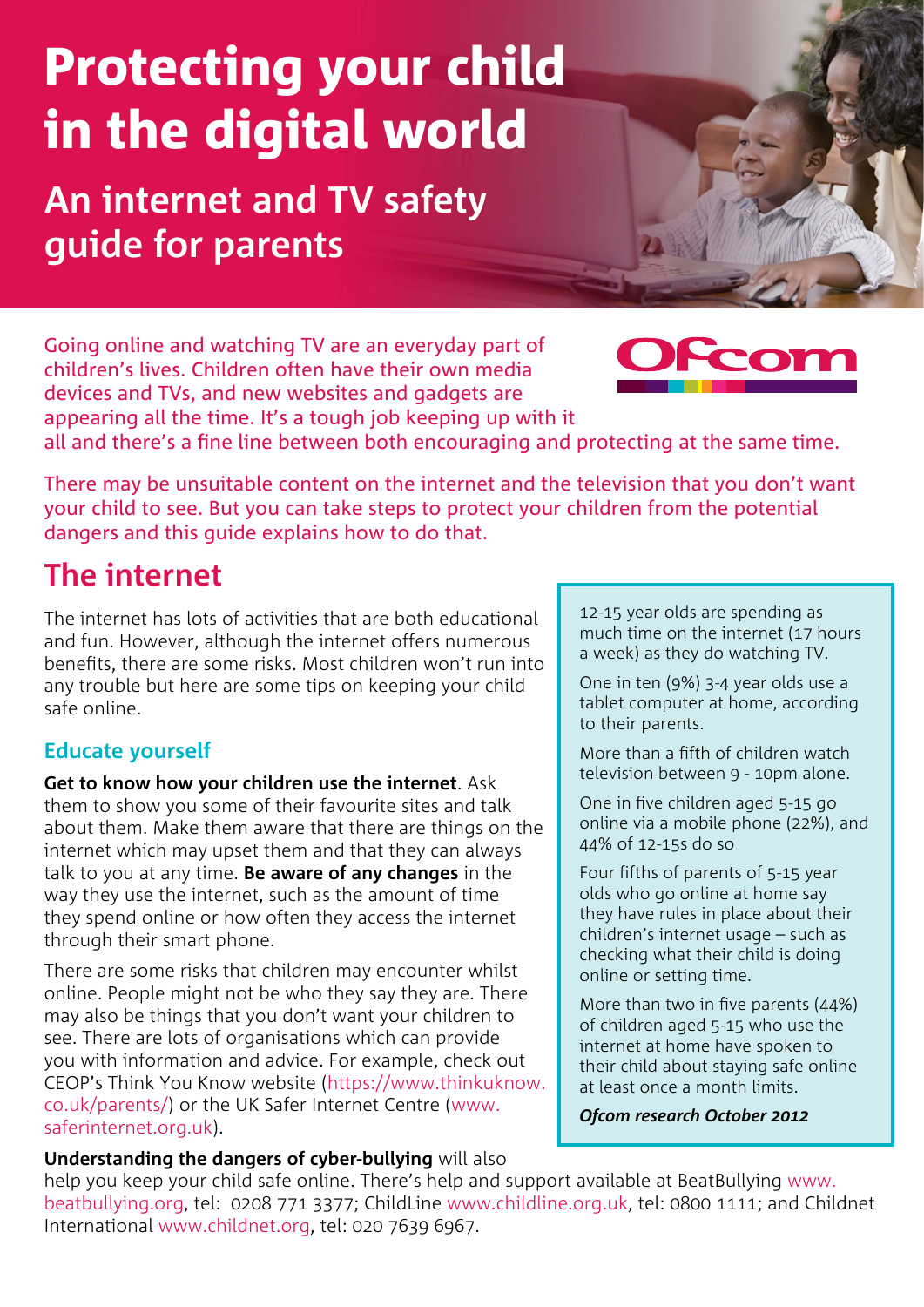#### **Talk to your children about the risks**

Make sure your children realise **they should never give out personal details** – such as name, address, school and telephone numbers – to online friends they have not met face-to-face, and tell them never to respond to junk email or open attachments that are from people they don't know.

Work with your children to **understand how search engines work** so that they don't stumble across unsuitable content and are able to find the information they need quickly and efficiently.

#### **Find ways of being with your child when they are online**

This will make it easier for you to see what your child is looking at online. **Sit with young children** when they are using the internet. With older children, you could agree limits on the amount of time they spend online.

#### **Set up parental controls**

**Parental controls** are designed to help you have more control over how features of the internet are used. They will not make the internet completely safe, but they are a good way of preventing children from accessing some inappropriate and harmful content.

All of the UK's big broadband providers offer parental control software for their customers. Each package is different, but most do the following:

- Restrict access to inappropriate content.
- Limit the amount of time your children can be online, or how long they can access certain sites.
- Monitor and inform you if your children attempt to gain access to particular websites.

You can phone your broadband service provider or check their website to see what parental controls they offer.

#### **Adjust browser settings**

Some search engines – including Google, Yahoo and Bing – offer 'safe search' settings which enable you to filter out the sites you don't want your children to see.

If your children watch programmes or films online, many providers offer tools you can use to prevent them seeing unsuitable content.

For example, the BBC iPlayer has a **Parental Guidance Lock** which enables you to control which BBC programmes may be accessed on your computer. You can find out more here [http://www.bbc.](http://www.bbc.co.uk/guidance) [co.uk/guidance/](http://www.bbc.co.uk/guidance)

### **TV**

With so many TV channels and programmes, it can be difficult to monitor what children are watching all the time. There will be things you don't want your child to see but there are ways to ensure you child enjoys a safe TV experience.

#### **Set up parental controls**

Many digital TV providers allow you to set controls which restrict specific channels or programmes.

If you are unsure how to activate your parental control features – or if you want to see whether your TV system has such a facility – check the TV system instructions booklet. You can also phone your service provider, check their website or check with the original retailer.